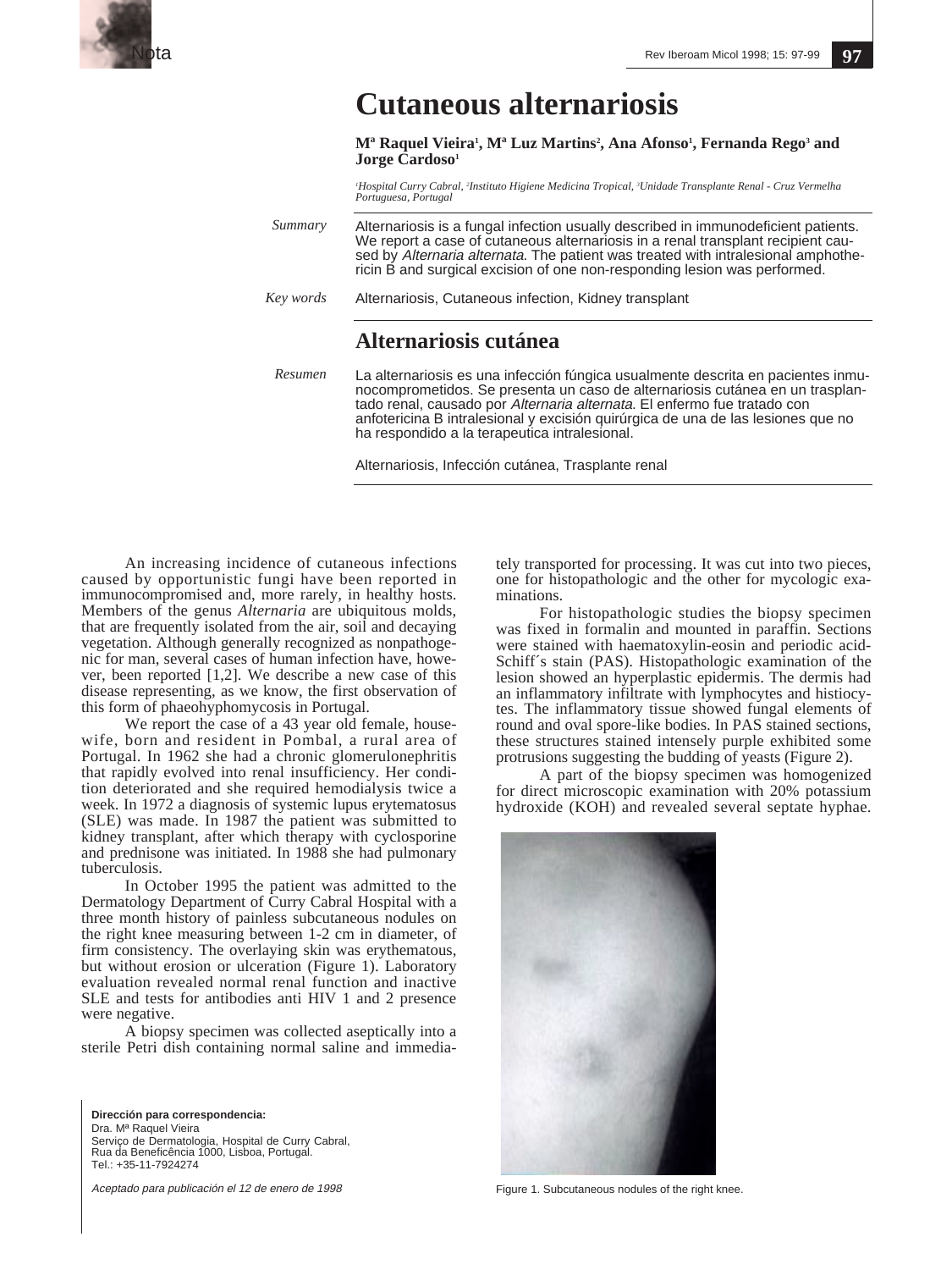

Figure 2. Round and oval spore-like bodies in the dermis (PAS x 400).

The remainder was inoculated onto Sabouraud glucose agar with and without cycloheximide  $(0.5mg \text{ m}^{-1})$  and  $chloramphenicol$  (0.05mg ml<sup>-1</sup>), brain-heart-infusion agar and malt agar, and incubated at 24° and 37°C for the isolation of the etiologic agent.

After 5 days at 24°C in all the media, except those with cycloheximide, colonies with white to pale gray aerial mycelia developed. The surface of the colony was initially gray white and cottony in appearance, later becoming brownish with a white border covered by a short gray aerial mycelia. The reverse was dark-brown.

Slide cultures in corn-meal agar were made. Within two weeks we observed simple and branched dark septate conidiophores and several darkly pigmented muriform, obclavate conidia with a beak, in groups and in acropetal chains (Figure 3). On the basis of these findings, a diagnosis of cutaneous alternariosis caused by *Alternaria alternata* was made.



Figure 3. Microscopic morphology of Alternaria alternata in corn-meal with two weeks-conidia obclavate to elipsoidal with a short cylindrical beak brown with muriform septation, arising in unbranched chains (x 600).

In our patient two of three lesions had already been excised and daily occlusive local application of ketoconazol in the third lesion was done. One month later three new lesions appeared near to this original site. Because of the risks eventually associated with systemic amphotericin B or imidazole compounds that would increase the cyclosporine blood levels and seriously affect the renal function, we decided to treat the lesions with intralesional amphotericin B according to the following schedule: 50mg of amphotericin B was dissolved in 10ml of distilled water and stored at 4°C. For application, this solution

was diluted with four volumes of 0.5% procaine hydrochloride to give a final amphotericin B concentration of 1mg/ml and one milliliter was injected directly into the lesions twice a week for five weeks. The injections were well tolerated, in spite of moderate pain in the local of the injection. No systemic reaction was reported.

After the treatment most of the lesions appeared to be resolved. One remained stable and was surgically excised. The patient is well on a follow-up period of three months.

*Alternaria* is a saprophytic fungus, now recognized as the cause of a clinical spectrum of infections in both normal hosts [6,8] and immunocompromised patients. Most of the affected are immunodepressed due to Cushing disease [13], kidney transplants [2,3,12], haematologic malignant diseases [14] and AIDS [10]. Rural environment and local traumas facilitating penetration of the agent are important factors, operating mainly in non immunodepressed patients [5].

Cutaneous lesions have been characterized as either localized eruptions of ulcerated, crusted plaques and papules, or as papulonodular ulcerative and vegetative lesions, occurring singly or as multiple lesions on exposed sites [4]. Due to their frequent occurrence as laboratory contaminants, *Alternaria* spp. involvement in human infection must be demonstrated, not only by isolation in culture, but by histologic evidence of its presence in tissues [14].

The organism is readily grown in cultures, allowing the isolation of a dematiaceous mold characterized by simple conidiophores, and by the production of muriform, obclavate or ovoid dark brown conidia in chains [14]. Histopathological examination reveals the presence of fungal elements extending from the stratum corneum downwards, or more often, in the dermis. The inflammatory response may be diffuse or nodular [4]. This case report confirms these findings.

The aim of the treatment is, whenever possible, the correction of predisposing factors. Multiple therapeutics have been used, mainly because the optimum treatment has not yet been established [8].

In the epidermal type topical natamycin was reported to be effective [7]. In another case of dermal alternariosis in a patient who received a renal allograft, daily occlusive local applications of ketoconazol resulted in cure [2].

Excision of multiple lesions [13], oral ketoconazol [3,14] or itraconazol, intralesional infiltration with miconazol [5] or amphotericin B [8] have been advocated by several authors. In our case we used a combined treatment with intralesional amphotericin B and surgical excision of one non-responding lesion.

The incidence of this disease may still grow, due to an increasing number of suspects exposed. Biopsy and culture of the suspected lesions are essential for the diagnosis and adequate treatment of these patients.

> *We thank Prof. C. de Vroey, Institute of Tropical Medicine Prince Leopold, Antwerp, Belgium for the identification of the species, and the Centro de Malária e Outras Doenças Tropicais and its coordinator (V. do Rosário), for the use of laboratory equipment and revision of the manuscript.*